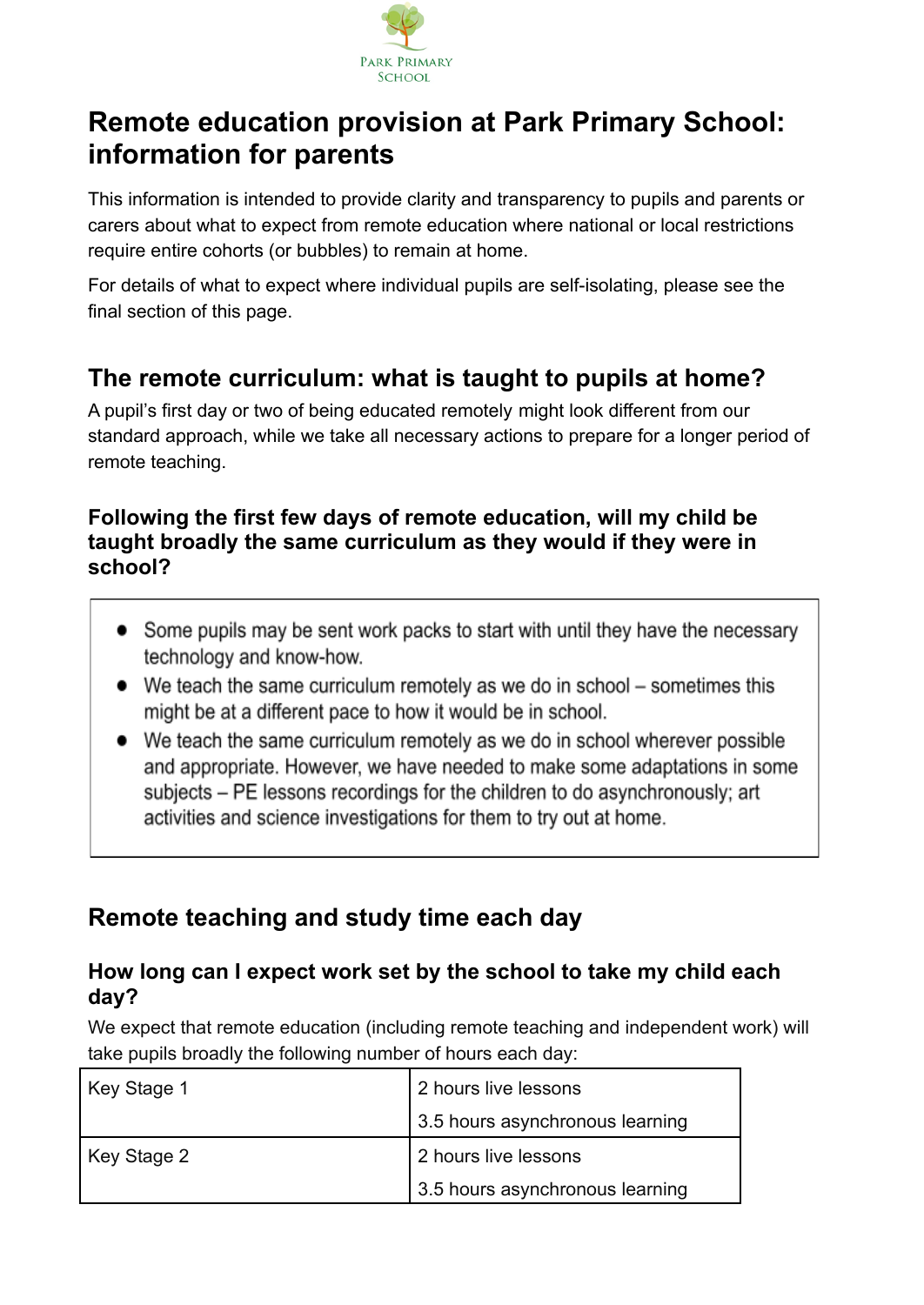### **Accessing remote education**

#### **How will my child access any online remote education you are providing?**

Tapestry - Nursery and Reception Google Suite - Classroom, Meet, Gmail, Our School Youtube channel

### **If my child does not have digital or online access at home, how will you support them to access remote education?**

We recognise that some pupils may not have suitable online access at home. We take the following approaches to support those pupils to access remote education:

School have conducted numerous surveys about the technology families have at home and the usage within the household – school have an open system to request devices (calls / emails) and the loaning of devices is based on a needs basis – we currently have about 120 devices loaned out to pupils.

- Where devices and internet is a major issue for families, the pupils have been invited to be taught in school – as vulnerable pupils – currently we have around 140 pupils being taught in school.
- school have sent out surveys and made calls home to ascertain which families need support with an internet connection - school have made available mini wifi devices with pre-paid SIM card included.
- pupils can access any printed materials needed if they do not have online  $\bullet$ access through weekly well-being calls home or by calling the school.
- submit work to their teachers school staff to make local deliveries / pick-ups

#### **How will my child be taught remotely?**

We use a combination of the following approaches to teach pupils remotely:

Some examples of our remote teaching approaches:

- EYFS short phonics sessions and recordings on Tapestry
- live teaching (online lessons) via Google Meet Yr 1-6
- recorded teaching (e.g. Oak National Academy lessons, video/audio recordings made by teachers)
- printed paper packs produced by teachers (e.g. workbooks, worksheets)
- textbooks and reading books pupils have at home and those electronic versions made available on our website and the Classroom stream.
- commercially available websites supporting the teaching of specific subjects or areas, including video clips or sequences - BBC Bitesize, Maths No Problem, White Rose Maths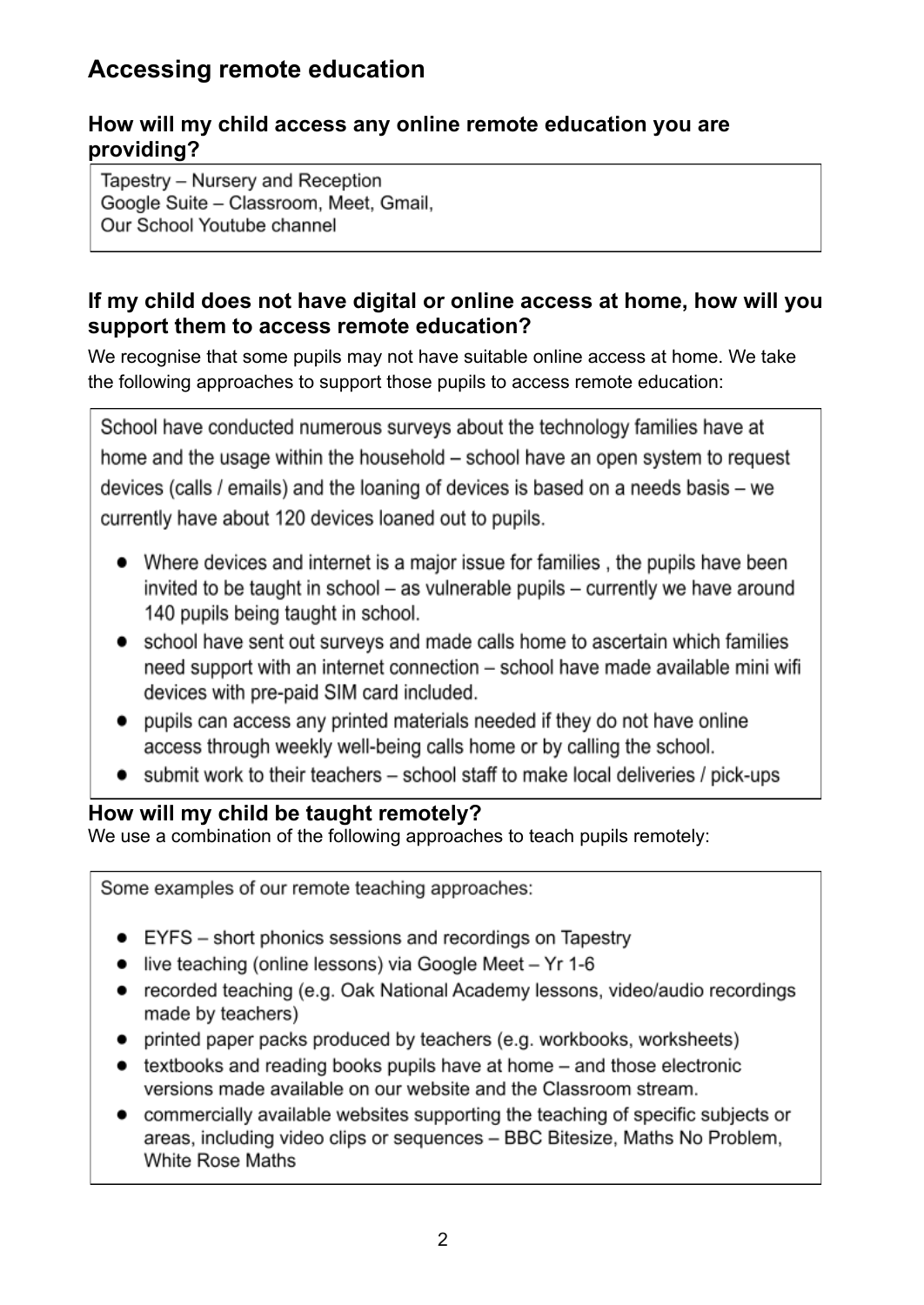### **Engagement and feedback**

### **What are your expectations for my child's engagement and the support that we as parents and carers should provide at home?**

- Clear expectations for pupils' engagement with remote education lesson times  $\bullet$ are clear on Stream, and expectations have been made apparent to all through regular communications home. Correct Learning behaviours are celebrated and inappropriate ones picked up on.
- $\bullet$  Expectations of parental support maintaining daily routines waking /bedtimes, regular break and lunch times to support your child's education.
- Somewhere suitable for the pupils to carry out their learning.

### **How will you check whether my child is engaging with their work and how will I be informed if there are concerns?**

- pupils' engagement with remote education is picked up on a daily basis adults take registers for every session and absence is followed up by calls home and notes recorded on weekly spreadsheets.
- where engagement is a concern we will inform parents and carers by phone calls and emails – and if this is a persistent issue, the pupils are invited to continue their learning in school.

### **How will you assess my child's work and progress?**

Feedback can take many forms and may not always mean extensive written comments for individual children. For example, whole-class feedback or quizzes marked automatically via digital platforms are also valid and effective methods, amongst many others. Our approach to feeding back on pupil work is as follows:

- We assess and feed back on pupils' work via the live lessons (immediate feedback) or via voice recordings / written comments alongside their returned assignments.
- pupils will receive feedback on their work on a daily basis where appropriate. Quizzes are set to offer immediate feedback on completion.

### **Additional support for pupils with particular needs**

#### **How will you work with me to help my child who needs additional support from adults at home to access remote education?**

We recognise that some pupils, for example some pupils with special educational needs and disabilities (SEND), may not be able to access remote education without support